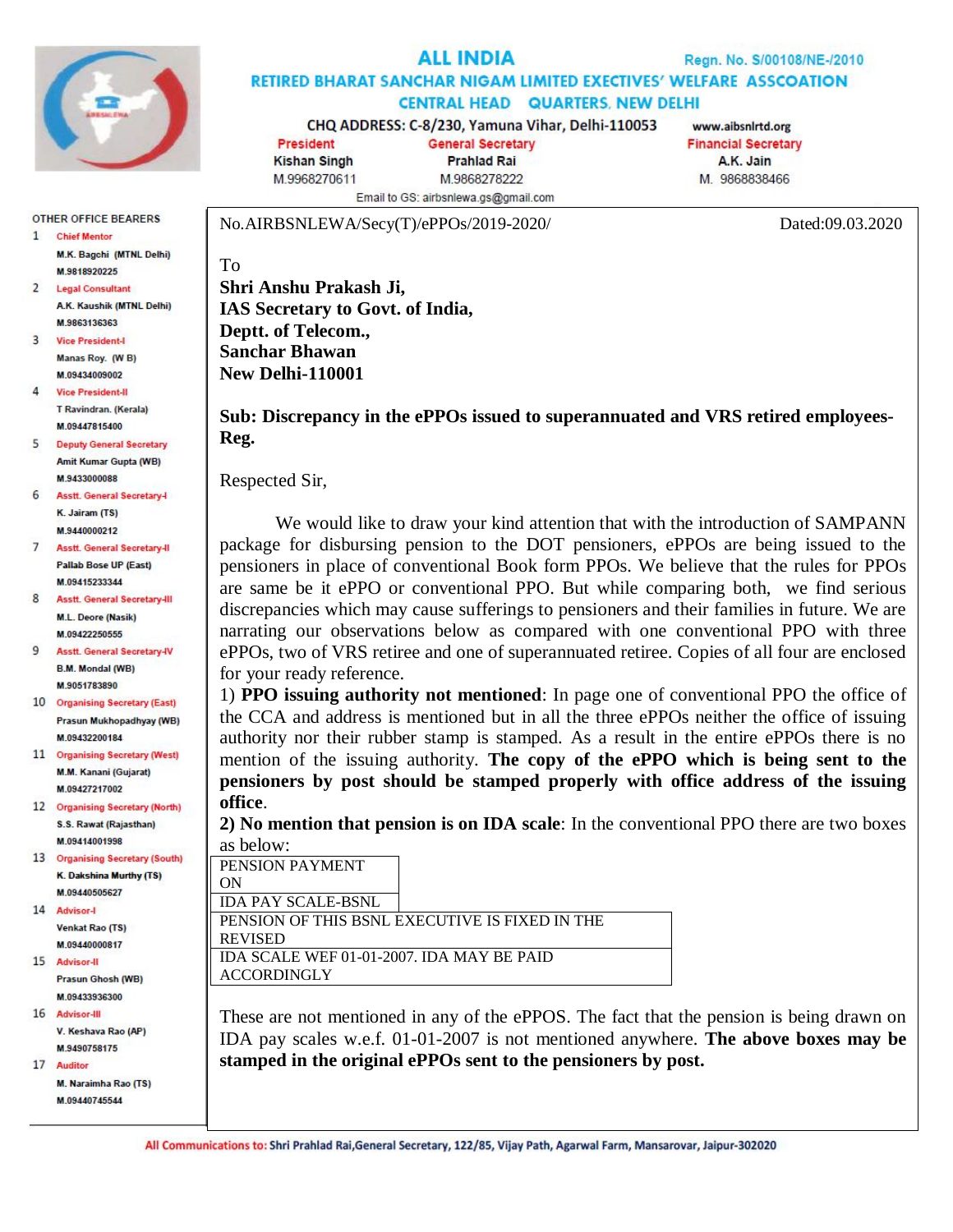**3) Head of Account- CIVIL PENSION not mentioned:** In the conventional PPO against Head of Account there is clear mention of CIVIL PENSION. But in all the ePPOs the Head of Account is left blank. There is no mention of CIVIL PENSION anywhere. This is a vital point and is absolute essential for migrating to CGHS. **Hence against Head of Account, CIVIL PENSION may be included in all ePPOs**.

**4) No Physical Signature and Designation**: In all the three ePPOs, page 2 no physical signature and designation is put and the designated place is left blank. The digital signature is placed in the last page bottom in isolation. **It is suggested to put the signature and designation at the designated place in the original copy sent to the pensioners by post**.

**5) Period of non qualifying service for pension is left blank**: In all ePPOs it is blank while in conventional PPOs it is mentioned as 00-00-00. **The same should be included in ePPOs also**.

**6) Discrepancy in mentioning account head details :** There is a difference in mentioning sub minor head, minor head and detailed head between ePPOs and conventional PPO. There cannot be any difference between them. **These needs to be corrected**.

**7) Detail Gratuity Calculation not given:** In the ePPOs of VRS optees detail calculation of Gratuity not mentioned. As per VRS scheme the amount of interest to be mentioned separately and that amount should be over and above of ceiling limit of Rs 20000. The ePPO of Sh Subirmoy Roy may be seen. It appears that the interest amount is included in the ceiling limit. **This may be checked pl.**

**8) Pension Sanctioning Rule is not mentioned properly:** There is serious lapse in this item both for superannuation and VRS in part II of the ePPOs. For superannuation it is mentioned Rule 35 of CCS(Pension) Rules 1972. This is incorrect. The Rule should be 37A as mentioned in conventional PPOs. For VRS ePPOs the rule os pension is mentioned as "BSNL Voluntary Retirement Scheme 2019". This is totally wrong, there is no pension rule like this. Here also Rule 37A of CCS(Pension) Rule 1972 should be mentioned. In fact in ePPOs of VRS no where the pension rule 37A of CCS pension is mentioned.

While discussing with some CCAs, we got different clarifications. One is that, as some where BSNL VRS is required to be mentioned hence it is mentioned here. This is unacceptable. The point VRS can very well be mentioned in the earlier point i.e. Class of Pension. Other opinion is that payment of pension under Rule 37A is a feature of BSNL VR Scheme hence mention of BSNL VRS is enough. This is highly irregular. When pension is being paid under Rule 37 of CCS Pension Rule 1972, where is the problem in mentioning that in ePPOs clearly as was done for all conventional PPOs. **This has to be corrected and necessary action for already issued PPOs may be taken.**

**9) Family Pension Rule is Blank:** In all the three ePPOs, in part III, the rule for family pension is also left blank. **Here also Rule 37A of CCA(Pension) Rules 1972 to be mentioned.**